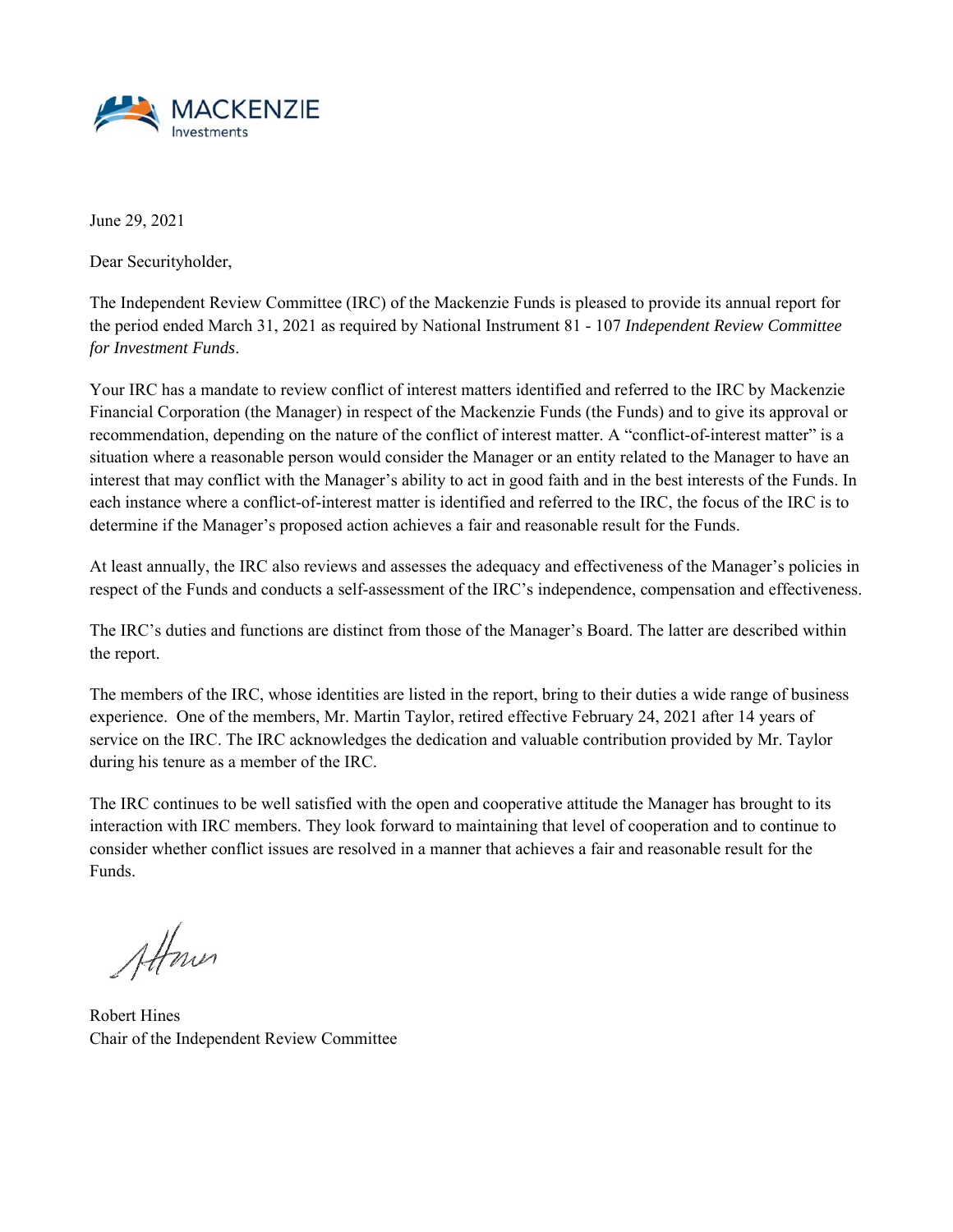# **Structure of the Funds and Their Governance**

Mackenzie Financial Corporation, the manager of the Funds (the Manager), is governed by a Board of Directors. Those Funds that are structured as classes of a fund corporation also have a Board of Directors. The Boards each have distinct functions though they have identical membership. A majority of the members of the Boards are independent of Mackenzie Financial Corporation. The Boards oversee matters relating to the Funds including monitoring investment performance, reviewing financial statements and management reports of fund performance, receiving reports on the operations of the Funds and reviewing proposed changes to the Funds including changes to investment objectives and strategies.

# **Scope of Report**

The Funds are listed at the conclusion of this report. The Funds have a financial year that ends on March 31. During the financial year of the Funds, the fund management and trustee responsibilities for the Canada Life Group of Funds and Canada Life Pathways Group of Funds were transferred from the Manager to Canada Life Investment Management Ltd. effective December 31, 2020. The IRC resigned as the IRC of those Funds effective December 31, 2020. For those Funds, this report relates to the nine-month period ended December 31, 2020, and for all other Funds this report relates to the twelve-month period ended March 31, 2021.

# **The IRC and its Membership**

The IRC became operational on November 1, 2007. The names of the members of the IRC are listed below. Mr. Robert Hines and Mr. George Hucal were first appointed effective May 1, 2007, and Mr. Scott Edmonds was appointed effective February 24, 2012. Mr. Robert Hines was appointed Chair on February 1, 2013. Each member has been subsequently reappointed with the agreement of the Manager. Mr. Martin Taylor, a member from May 1, 2007, retired from the IRC effective February 24, 2021.

| Name                 | Residence                   |
|----------------------|-----------------------------|
| Robert Hines (Chair) | Toronto, Ontario            |
| George Hucal         | Montreal, Ouebec            |
| Scott Edmonds        | Vancouver, British Columbia |

All IRC members are independent of the Manager and maintain transparency in relation to their personal holdings of Funds and securities of the Manager. As at March 31, 2021 the members of the IRC did not beneficially own, directly or indirectly, in the aggregate, more than 0.1% of any outstanding units of any series of the Funds. As at March 31, 2021, the members of the IRC did not beneficially own directly or indirectly, in the aggregate, more than 0.1% of any class or series of voting or equity securities of the Manager or its indirect parent companies, IGM Financial Inc., Power Financial Corporation or Power Corporation of Canada. As at March 31, 2021, the members of the IRC did not beneficially own, in the aggregate, directly or indirectly, more than 0.1% of any class or series of voting or equity securities of any material service provider to the Funds or the Manager.

The members of the IRC also serve, in a separate capacity, as members of the IRC for mutual funds managed by Counsel Portfolio Services Inc., an affiliate of the Manager.

# **Compensation and Indemnities**

The members of the IRC are entitled to be compensated by the Funds and to be indemnified by the Funds in appropriate circumstances. The aggregate compensation paid by the Funds to the IRC for the period from April 1, 2020 to March 31, 2021 was \$254,500.

The members of the IRC were not paid any amounts under the indemnities provided to them by the Funds during the period.

The IRC reviews and determines its own compensation on an annual basis as required by National Instrument 81- 107. In deciding the appropriate level of compensation, the IRC:

- considers the Manager's recommendations on reasonable compensation for the IRC
- considers the workload of the IRC and the contribution made by each of its members
- considers the benefit accruing to the Funds as a result of the IRC activity
- considers the complexity and difficulty of the tasks undertaken by the IRC, and
- conducts a review of the compensation and expenses that other Canadian mutual fund governance agency members receive in comparable circumstances at the applicable time period, if that information is publicly available and accessible by the IRC.

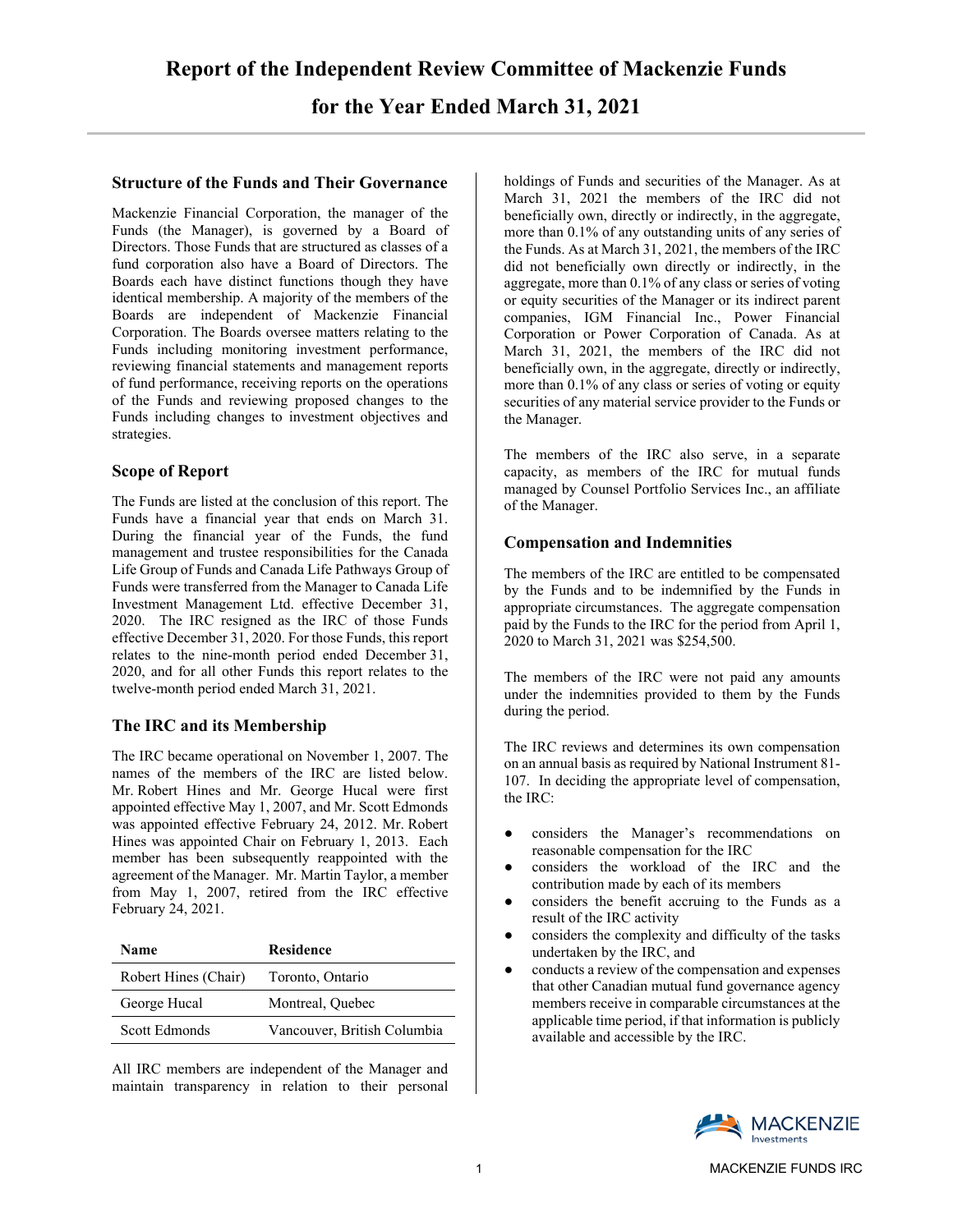## **Summary of Conflict of Interest Matters**

### *Approvals and Standing Instructions*

During the period, the Manager relied upon the approval and standing instruction of the IRC in order to enable the Funds to invest in related issuers of the Funds. Absent IRC approval, the Funds could not have made these investments. For purposes of the above, a related issuer of a Fund is an issuer who is a substantial securityholder of the Manager (holding more than 20% of the voting securities of the Manager) or an issuer in which a substantial securityholder of the Manager has a significant interest (holding more than 10% of the voting securities of the issuer), or an issuer of which a director or officer of the portfolio manager or an affiliate of the portfolio manager is also a director or officer.

The standing instruction requires that the Manager act in accordance with the Investment in Securities of a Related Company Policy, make periodic reports of its adherence to the Policy accompanied by certificates of the applicable portfolio managers attesting thereto and provide timely notification of any material breaches of, or exceptions to, the Policy.

During the period the Manager relied on the approval and standing instructions of the IRC in order to engage in inter-fund trading (which is also referred to as crosstrading). Inter-fund trading occurs when a Fund purchases portfolio securities from or sells portfolio securities to another Fund. This standing instruction requires the Manager to act in accordance with the applicable policy, make periodic reports of its adherence to the policy and provide timely notification of any material breaches of, or exceptions to, the policy.

#### *Approvals*

During the period, the Manager relied upon the approval of the IRC to proceed with the following proposals:

(a) in connection with the wind-up of Multi-Class Investment Corp. (MCIC) a subsidiary mutual fund corporation of the Manager, to merge the following Funds, being all of the classes of MCIC into their respective trust fund versions:

- Cash Management Class into Money Market Fund

 - North American Specialty Class into Canada Life North American Specialty Fund

 - Growth and Income Class (GWLIM) into Growth and Income Fund (GWLIM)

 - Dividend Class (GWLIM) into Dividend Fund (GWLIM)

 - Canadian Dividend Class (Laketon) into Canada Life Canadian Dividend Fund (Laketon)

 - Canadian Value Class (FGP) into Canada Life Canadian Value Fund (FGP)

 - Canadian Equity Class (Laketon) into Canadian Equity Fund (Laketon)

 - Focused Canadian Equity Class (Beutel Goodman) into Canada Life Canadian Equity Fund (Beutel Goodman)

 - Canadian Growth Class (GWLIM) into Canadian Growth Fund (GWLIM)

 - Canadian Low Volatility Class (London Capital) into Canada Life Canadian Low Volatility Fund (London Capital)

 - U.S. Dividend Class (GWLIM) into U.S. Dividend Fund (GWLIM)

 - U.S. Value Class (Putnam) into U.S. Value Fund (Putnam)

 - Global Dividend Equity Class (Setanta) into Global Dividend Equity Fund (Setanta)

 - Global All Cap Equity Class (Setanta) into Global All Cap Equity Fund (Setanta)

 - International Core Equity Class (JP Morgan) into International Core Equity Fund (JP Morgan); and

(b) to merge Mackenzie Growth Fund into Mackenzie Canadian Growth Fund.

#### *Positive Recommendations*

During the period, the Manager relied upon the recommendation of the IRC to proceed with the following proposals:

- (a) to terminate Mackenzie Global Long/Short Equity Alpha Fund;
- (b) to transfer fund management and trustee responsibilities for the Canada Life Group of Funds and the Canada Life Pathways Group of Funds (listed at the conclusion of this report) from the Manager to Canada Life Investment Management Ltd.;
- (c) in the portfolios of Canada Life Conservative Folio Fund, Canada Life Moderate Folio Fund, Canada Life Balanced Folio Fund and Canada Life Advanced Folio Fund, to replace a fund managed by a third party sub-advisor with Canada Life Mid Cap Canada Fund (GWLIM) which is managed by an affiliate of the Manager;
- (d) in the portfolios of Canada Life Conservative Folio Fund, Canada Life Moderate Folio Fund, Canada Life Balanced Folio Fund and Canada Life Advanced Folio Fund to reduce the amounts invested in funds sub-advised by third

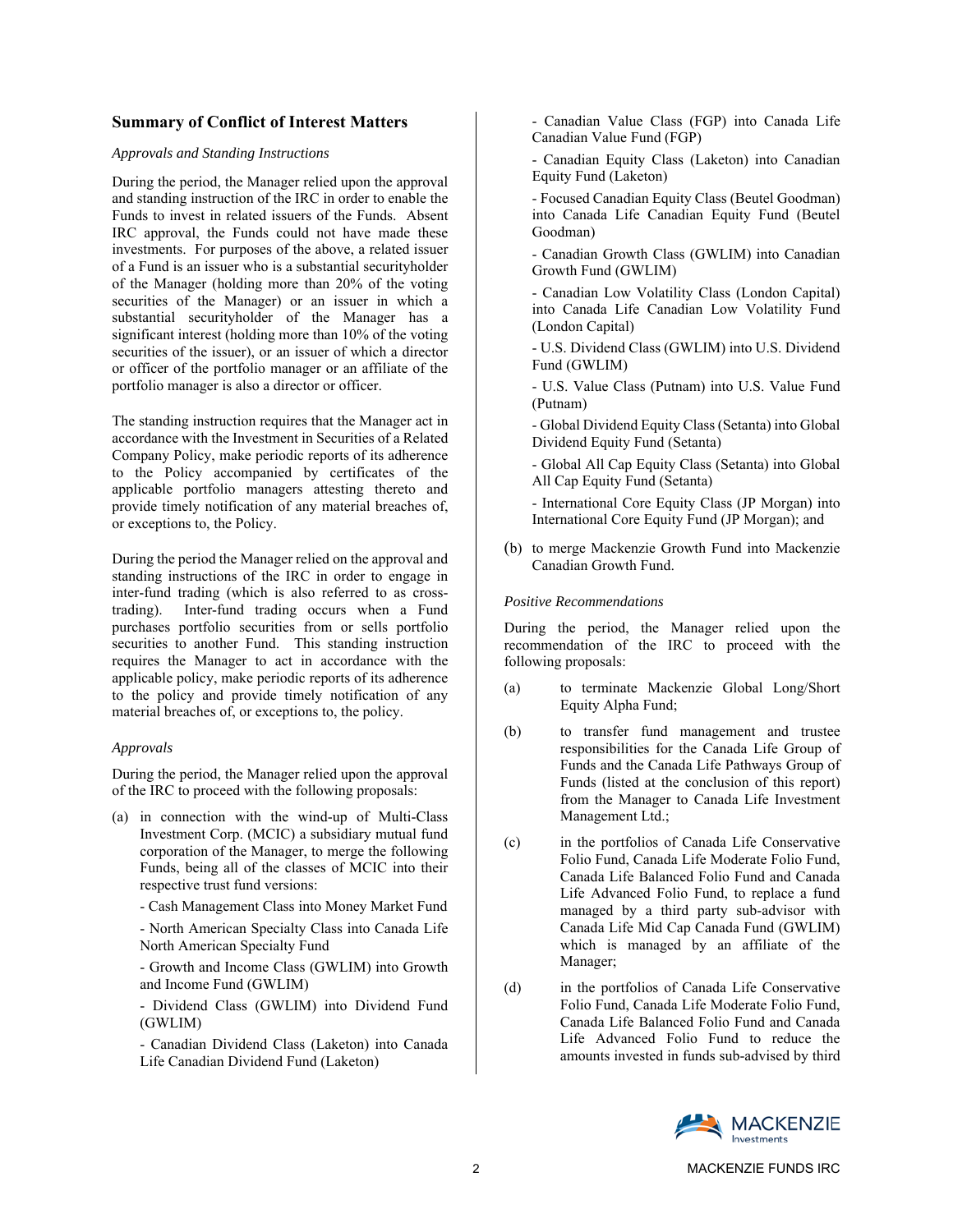parties and increase the amounts invested in funds managed by affiliates of the Manager;

- (e) to reorganize Mackenzie Canadian Growth Fund, Mackenzie Strategic Income Fund, Mackenzie Ivy Foreign Equity Fund, Mackenzie Canadian Dividend Fund, Mackenzie US All Cap Growth Fund, Mackenzie Ivy Global Balanced Fund, and Mackenzie Floating Rate Income Fund by transitioning the Canada Life distributed series within the Funds to equivalent funds managed by Canada Life Asset Management Ltd;
- (f) to merge Mackenzie Global Credit Opportunities Fund into Mackenzie North American Corporate Bond Fund; and
- (g) to add an investment in Sagard Credit Partners II LP, an issuer in which a substantial securityholder of the Manager has a significant interest, to Mackenzie Unconstrained Fixed Income Fund, Mackenzie Credit Absolute Return Fund, Mackenzie USD Global Tactical Bond Fund, Mackenzie North American Corporate Bond Fund, Mackenzie Strategic Income Fund, Mackenzie Corporate Bond Fund, Mackenzie Global Strategic Income Fund, Mackenzie Ivy Global Balanced Fund, Mackenzie Floating Rate Income Fund, Mackenzie Global Tactical Bond Fund, Mackenzie USD Global Strategic Income Fund, Mackenzie Strategic Bond Fund, Mackenzie Canadian Growth Balanced Fund, Mackenzie Income Fund, Mackenzie Ivy Canadian Balanced Fund, Mackenzie Global Tactical Investment Grade Bond Fund and Symmetry Canadian Bond Fund.

#### *Positive Recommendations and Standing Instructions*

The IRC reviews existing standing instructions each year and the Manager's proposals to continue or terminate those standing instructions. The IRC also reviews, from time to time, the Manager's requests for new standing instructions. As a result of the IRC's reviews during the year ended March 31, 2021, the Manager received positive recommendations and standing instructions in respect of the conflict of interest matters addressed by the following policies:

| Policy                              | <b>Description</b>                                                  |
|-------------------------------------|---------------------------------------------------------------------|
| Portfolio Information<br>Disclosure | Governs the release of<br>information about a fund's<br>investments |

| Policy                                           | <b>Description</b>                                                                                                                                                              |
|--------------------------------------------------|---------------------------------------------------------------------------------------------------------------------------------------------------------------------------------|
| Code of Conduct                                  | Governs the activities of the<br>Manager's employees and<br>directors                                                                                                           |
| Gifts and<br>Entertainment                       | Governs the acceptance of<br>gifts and entertainment by<br>the Manager's employees                                                                                              |
| Personal Trading                                 | Governs the personal trading<br>of individuals<br>$w$ ho<br>have<br>incidental<br>access<br>tο<br><sub>or</sub><br>fund portfolio<br>$\mathsf{to}$<br>access<br>information     |
| Fund Insiders'<br>Personal Trading               | Governs the personal trading<br>of individuals who<br>have<br>access to inside information<br>about a Fund                                                                      |
| <b>Best Execution</b>                            | Governs the oversight of the<br>execution of trades<br>- of<br>portfolio<br>securities<br>by<br>brokers, including<br>the<br>selection of brokers<br>and<br>commissions paid    |
| Proxy Voting                                     | Governs voting of proxies<br>held by the Funds                                                                                                                                  |
| Use of Client<br><b>Brokerage</b><br>Commissions | Governs the acceptance of<br>services by the Manager<br>from brokers that execute<br>portfolio transactions for the<br>Funds                                                    |
| <b>Trade Allocation</b>                          | Governs the allocation of<br>investment opportunities<br>among the Funds and other<br>accounts                                                                                  |
| Short-Term Trade<br>Monitoring                   | Governs the monitoring of<br>potential harmful investor<br>activity                                                                                                             |
| Fund Gain/Loss<br>Accounting                     | Governs the correction of<br>errors in calculating the<br>security price of a Fund, in<br>managing<br>investor<br>transactions, and in trading a<br>Fund's portfolio securities |
| Valuation                                        | Governs the determination<br>of the value of a Fund's<br>portfolio securities                                                                                                   |
| Sub advisor<br>Compliance Oversight              | the oversight of<br>Governs<br>Fund<br>portfolio<br>external<br>managers                                                                                                        |

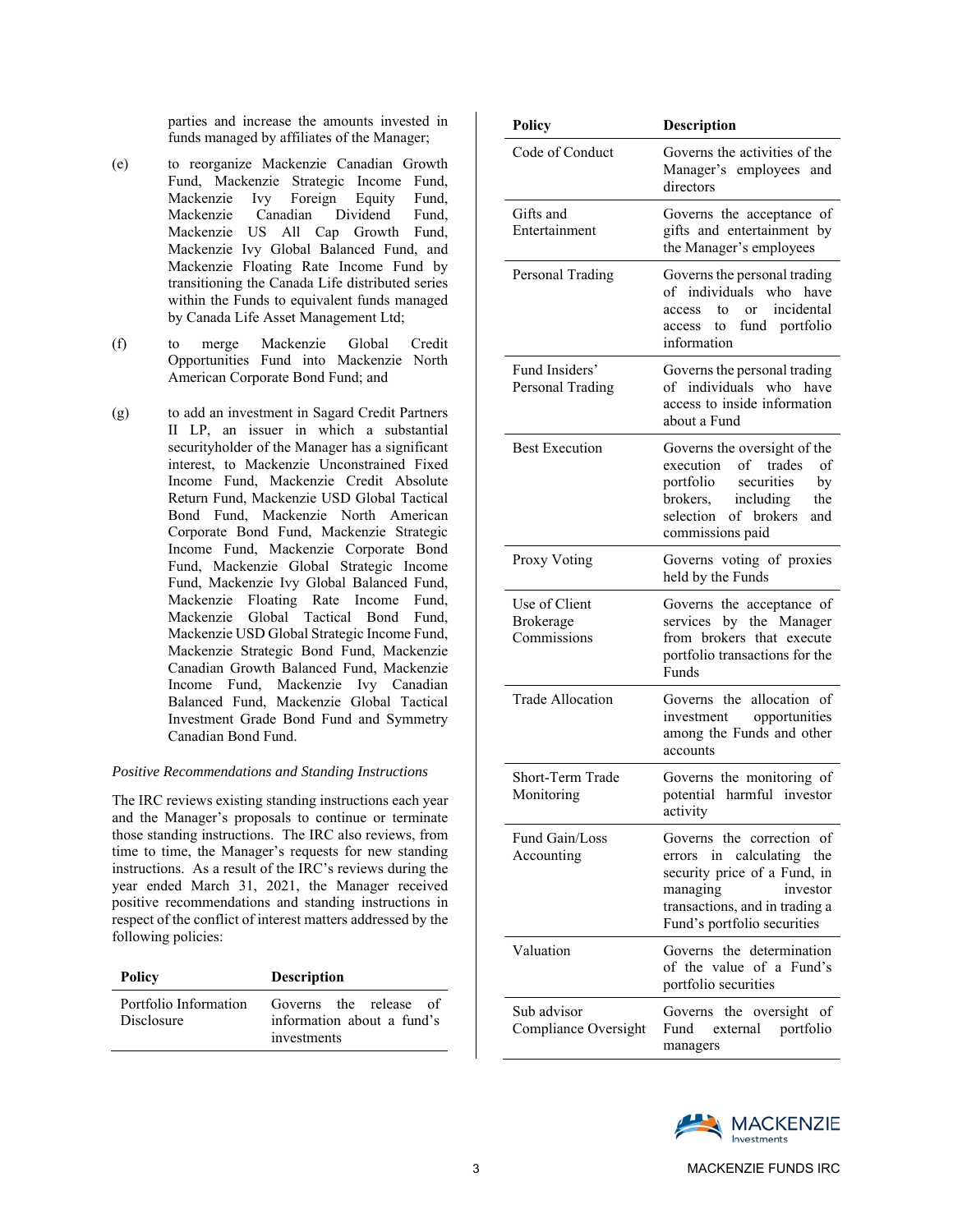| Policy                                                         | Description                                                                                                                                                                                                                                |
|----------------------------------------------------------------|--------------------------------------------------------------------------------------------------------------------------------------------------------------------------------------------------------------------------------------------|
| Redemption &<br>Disposition for<br><b>Investments in Funds</b> | Governs<br>the<br>by<br>process<br>which<br>the<br>Manager<br>withdraws seed capital from<br>the Funds                                                                                                                                     |
| Corporate Class Tax<br>Management                              | Governs the allocation of<br>taxes and dividends by a<br>mutual fund corporation to<br>and governs<br>investors<br>its<br>investment in securities that<br>are likely to generate foreign<br>source income in a mutual<br>fund corporation |
| Investment<br>Management Changes                               | Governs<br>investment<br>management changes where<br>change results<br>in<br>the<br>an<br>economic benefit<br>the<br>tο<br>Manager or a related entity                                                                                     |
| Large Transactions in<br>Mutual Funds                          | Governs the arrangements<br>made by the Manager for<br>investments in the Funds                                                                                                                                                            |
| In Specie Transfers                                            | the<br>in<br>specie<br>Governs<br>of<br>securities<br>transfers<br>between Funds and other<br>accounts or pools managed<br>by the Manager                                                                                                  |
| Investments in ETFs                                            | Governs investments by an<br>investment fund managed by<br>(including)<br>Mackenzie<br>a<br>conventional mutual fund or<br>exchange traded fund) in an<br>exchange traded<br>fund<br>managed by Mackenzie                                  |
| <b>Sales Practices</b>                                         | Governs Mackenzie's sales<br>practices<br>in<br>relation<br>to<br>advisors that sell the Funds                                                                                                                                             |

## **Additional Information**

Securityholders who would like additional details regarding the activities of the IRC may contact the Manager at service@mackenzieinvestments.com. at  $\text{service@machenzienvestments.com.}$ Questions for members of the IRC will be appropriately directed to our attention.



4 MACKENZIE FUNDS IRC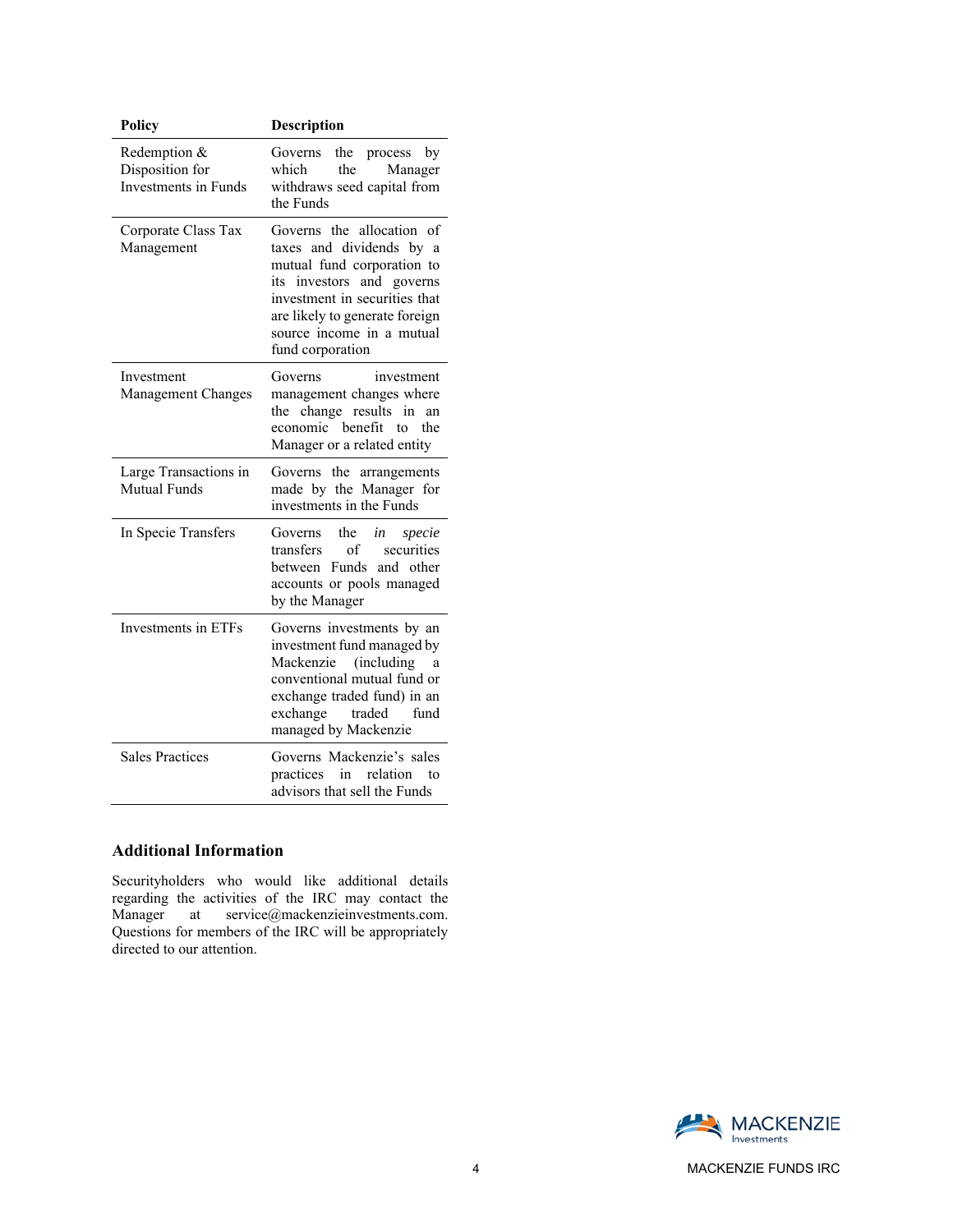### **MACKENZIE FUNDS:**

Mackenzie All China Equity Fund Mackenzie Alternative Enhanced Yield Fund Mackenzie Anti-Benchmark Global Investment Grade Fund Mackenzie Asian Small-Mid Cap Fund Mackenzie Balanced ETF Portfolio Mackenzie Broad Risk Premia Collection Fund Mackenzie Canadian Aggregate Bond Index ETF Mackenzie Canadian All Corporate Bond Index ETF Mackenzie Balanced Allocation ETF Mackenzie Canadian Bond Fund Mackenzie Canadian Dividend Class Mackenzie Canadian Dividend Fund Mackenzie Canadian Equity Class Mackenzie Canadian Equity Fund Mackenzie Canadian Equity Index ETF Mackenzie Canadian Growth Balanced Class Mackenzie Canadian Growth Balanced Fund Mackenzie Canadian Growth Class Mackenzie Canadian Growth Fund Mackenzie Canadian Large Cap Equity Index ETF Mackenzie Canadian Money Market Fund Mackenzie Canadian Short-Term Bond Index ETF Mackenzie Canadian Small Cap Class Mackenzie Canadian Small Cap Fund Mackenzie Canadian Short Term Fixed Income ETF Mackenzie Canadian Short Term Income Fund Mackenzie China A-Shares CSI 300 Index ETF Mackenzie China Bond Fund Mackenzie Conservative Allocation ETF Mackenzie Conservative ETF Portfolio Mackenzie Conservative Income ETF Portfolio Mackenzie Core Plus Canadian Fixed Income ETF Mackenzie Core Plus Global Fixed Income ETF Mackenzie Corporate Bond Fund Mackenzie Credit Absolute Return Fund Mackenzie Cundill Canadian Balanced Fund Mackenzie Cundill Canadian Security Class Mackenzie Cundill Canadian Security Fund Mackenzie Cundill Value Class Mackenzie Cundill Value Fund Mackenzie Diversified Alternatives Fund Mackenzie Developed ex-North America Aggregate Bond Index ETF (CAD-Hedged) Mackenzie Developed Markets Real Estate Index ETF Mackenzie Emerging Markets Bond Index ETF (CAD-Hedged) Mackenzie Emerging Markets Class Mackenzie Emerging Markets Equity Index ETF Mackenzie Emerging Markets Fund

Mackenzie Emerging Markets Large Cap Fund Mackenzie Emerging Markets Local Currency Bond Index ETF Mackenzie Emerging Markets Small Cap Fund Mackenzie Emerging Markets Opportunities Fund Mackenzie Enhanced Equity Risk Premia Fund Mackenzie Enhanced Fixed Income Risk Premia Fund Mackenzie European Small-Mid Cap Fund Mackenzie Floating Rate Income Fund Mackenzie Floating Rate Income ETF Mackenzie Global Credit Opportunities Fund Mackenzie Global Dividend Fund Mackenzie Global Energy Opportunities Long/Short Fund Mackenzie Global Environmental Equity Fund Mackenzie Global Equity Fund Mackenzie Global Equity Income Fund Mackenzie Global Fixed Income Allocation ETF Mackenzie Global Growth Balanced Fund Mackenzie Global Growth Class Mackenzie Global High Yield Fixed Income ETF Mackenzie Global Inflation-Linked Fund Mackenzie Global Infrastructure Index ETF Mackenzie Global Long/Short Equity Alpha Fund Mackenzie Global Low Volatility Equity Fund Mackenzie Global Macro Fund Mackenzie Global Resource Class Mackenzie Global Resource Fund Mackenzie Global Small-Mid Cap Equity Class Mackenzie Global Small-Mid Cap Equity Fund Mackenzie Global Small-Mid Cap Fund Mackenzie Global Strategic Income Fund Mackenzie Global Sustainability and Impact Balanced Fund Mackenzie Global Sustainable Bond Fund Mackenzie Global Sustainable Dividend Index ETF Mackenzie Global Tactical Bond Fund Mackenzie Global Tactical Investment Grade Bond Fund Mackenzie Global Women's Leadership ETF Mackenzie Global Women's Leadership Fund Mackenzie Gold Bullion Class Mackenzie Greenchip Global Balanced Fund Mackenzie Growth Allocation ETF Mackenzie Growth ETF Portfolio Mackenzie Income Fund Mackenzie International Equity Index ETF Mackenzie International Equity Index ETF (CAD-Hedged) Mackenzie International Dividend Fund Mackenzie International Quantitative Large Cap Fund Mackenzie International Quantitative Small Cap Fund Mackenzie Investment Grade Floating Rate Fund

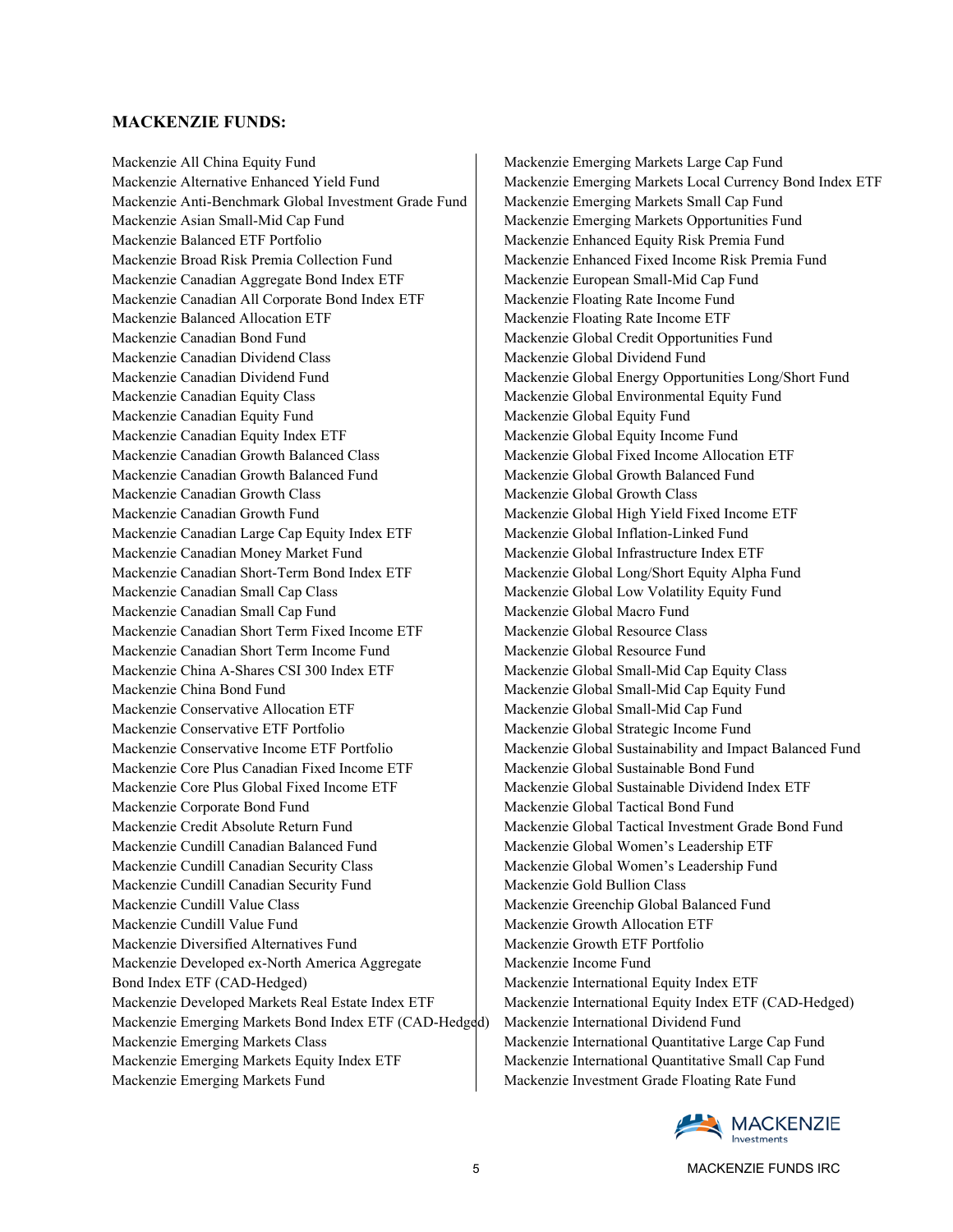Mackenzie Ivy Canadian Balanced Class Mackenzie Ivy Canadian Balanced Fund Mackenzie Ivy Canadian Fund Mackenzie Ivy European Class Mackenzie Ivy Foreign Equity Class Mackenzie Ivy Foreign Equity Currency Neutral Class Mackenzie Ivy Foreign Equity Fund Mackenzie Ivy Global Balanced Class Mackenzie Ivy Global Balanced Fund Mackenzie Ivy Global Equity ETF Mackenzie Ivy International Class Mackenzie Ivy International Fund Mackenzie Maximum Diversification All World Developed ex North America Index ETF Mackenzie Maximum Diversification All World Developed ex North America Index Fund Mackenzie Maximum Diversification All World Developed Index ETF Mackenzie Maximum Diversification All World Developed Index Fund Mackenzie Maximum Diversification Canada Index Class Mackenzie Maximum Diversification Canada Index ETF Mackenzie Maximum Diversification Developed Europe Index ETF Mackenzie Maximum Diversification Developed Europe Index Fund Mackenzie Maximum Diversification Emerging Markets Index ETF Mackenzie Maximum Diversification Emerging Markets Index Fund Mackenzie Maximum Diversification US Index ETF Mackenzie Maximum Diversification US Index Fund Mackenzie Moderate Growth ETF Portfolio Mackenzie Monthly Income Balanced Portfolio Mackenzie Monthly Income Conservative Portfolio Mackenzie Multi-Strategy Absolute Return Fund Mackenzie North American Corporate Bond Fund Mackenzie Portfolio Completion ETF Mackenzie Precious Metals Class Mackenzie Private Canadian Focused Equity Pool Mackenzie Private Canadian Focused Equity Pool Class Mackenzie Private Equity Replication Fund Mackenzie Private Global Conservative Income Balanced Pool Mackenzie Private Global Equity Pool Mackenzie Private Global Equity Pool Class Mackenzie Private Global Fixed Income Pool Mackenzie Private Global Income Balanced Pool Mackenzie Private Income Balanced Pool Mackenzie Private Income Balanced Pool Class

Mackenzie Private US Equity Pool Mackenzie Private US Equity Pool Class Mackenzie Sovereign Bond Fund Mackenzie Strategic Income Class Mackenzie Strategic Income Fund Mackenzie Strategic Bond Fund Mackenzie Unconstrained Bond ETF Mackenzie Unconstrained Fixed Income Fund Mackenzie U.S. Aggregate Bond Index ETF (CAD-Hedged) Mackenzie US All Cap Growth Fund Mackenzie US Core Equity Fund Mackenzie US Dividend Fund Mackenzie US Growth Class Mackenzie US High Yield Bond Index ETF (CAD-Hedged) Mackenzie US Investment Grade Corporate Bond Index ETF (CAD-Hedged) Mackenzie US Large Cap Equity Index ETF Mackenzie US Large Cap Equity Index ETF (CAD-Hedged) Mackenzie US Small-Mid Cap Growth Class Mackenzie US Small-Mid Cap Growth Currency Neutral Class Mackenzie US Mid Cap Opportunities Currency Neutral Fund Mackenzie US Mid Cap Opportunities Fund Mackenzie US Quantitative Large Cap Fund Mackenzie US Quantitative Small Cap Fund Mackenzie US TIPS Index ETF (CAD-Hedged) Mackenzie USD Global Strategic Income Fund Mackenzie USD Global Tactical Bond Fund Mackenzie USD Ultra Short Duration Income Fund Symmetry Balanced Portfolio Symmetry Balanced Portfolio Class Mack Canadian Bond Pool (formerly Symmetry Canadian Bond Fund) Mack Canadian Equity Pool (formerly Symmetry Canadian Equity Fund) Mack Comprehensive Equity Pool (formerly Symmetry Comprehensive Equity Fund) Symmetry Conservative Income Portfolio Symmetry Conservative Income Portfolio Class Symmetry Conservative Portfolio Symmetry Conservative Portfolio Class Symmetry Equity Portfolio Class Symmetry Fixed Income Portfolio Mack Global Bond Pool (formerly Symmetry Global Bond Fund) Symmetry Growth Portfolio Symmetry Growth Portfolio Class Mack EAFE Equity Pool (formerly Symmetry Low Volatility Fund) Symmetry Moderate Growth Portfolio Symmetry Moderate Growth Portfolio Class Mack US Equity Pool (formerly Symmetry US Equity Fund) Wealthsimple North America Socially Responsible Index ETF Wealthsimple Developed Markets ex North America Socially Responsible Index ETF